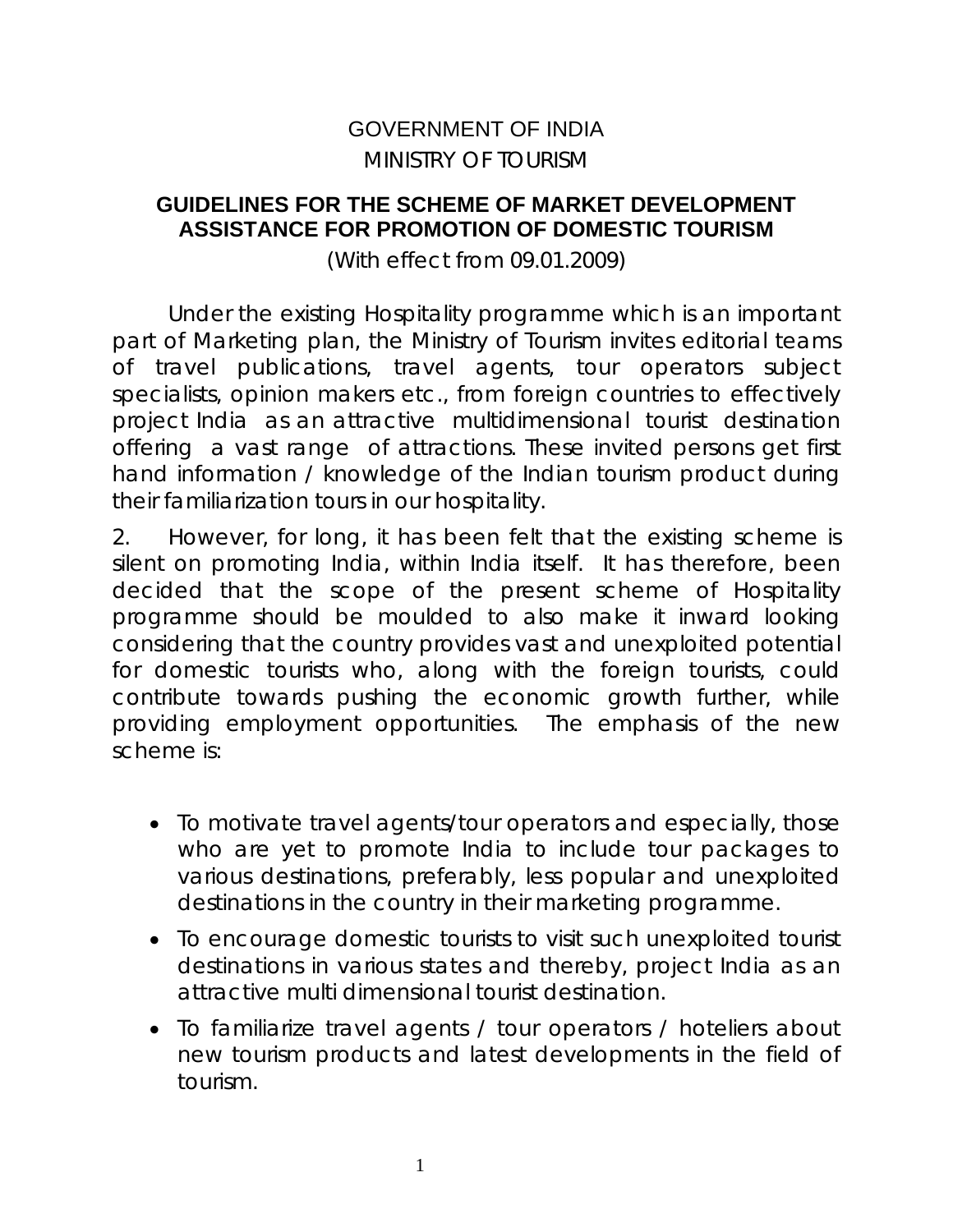**2.1** Ministry of Tourism would also provide financial assistance to tourism service providers approved by the Ministry of Tourism, Government of India or by the State Tourism Department in the case of North Eastern States and Jammu and Kashmir for participation in travel marts, annual conventions of Indian Association of Tour Operators / Travel Agents Association of India / Association of Domestic Tour Operators of India / Adventure Tour Operators Association / Federation of Hotels & Restaurants Association of India / Hotels Association of India or any other National level Travel / Tour Association approved / sponsored / recognized by MOT.

# **ELIGIBILITY CONDITIONS:**

**3.** This scheme would be applicable to tourism service providers, viz., hoteliers, travel agents, tour operators, tourist transport operators approved by the Ministry of Tourism, Government of India and in the case of North - Eastern states and Jammu and Kashmir, approved by the concerned State Tourism Departments.

4. One tour by the tourism service provider to a particular state and a total of not more than two in one financial year would be eligible for financial assistance under the Hospitality scheme. However, one additional tour shall be considered for visiting North East region or Jammu and Kashmir. Similarly, service providers from the North – Eastern region and Jammu & Kashmir shall be eligible for three tours, out side their respective regions.

5. The tour to a single city / state or a group of cities / states shall be for a minimum of three nights stay at the destination, excluding journey period so that the tourist potential is appropriately exploited.

6. The approved tourism service providers would be provided financial assistance on travel expenses by *air only* subject to a ceiling of Rs. 30,000/- (per trip (to and fro)) of the airfare for undertaking such tours to other destinations and circuits.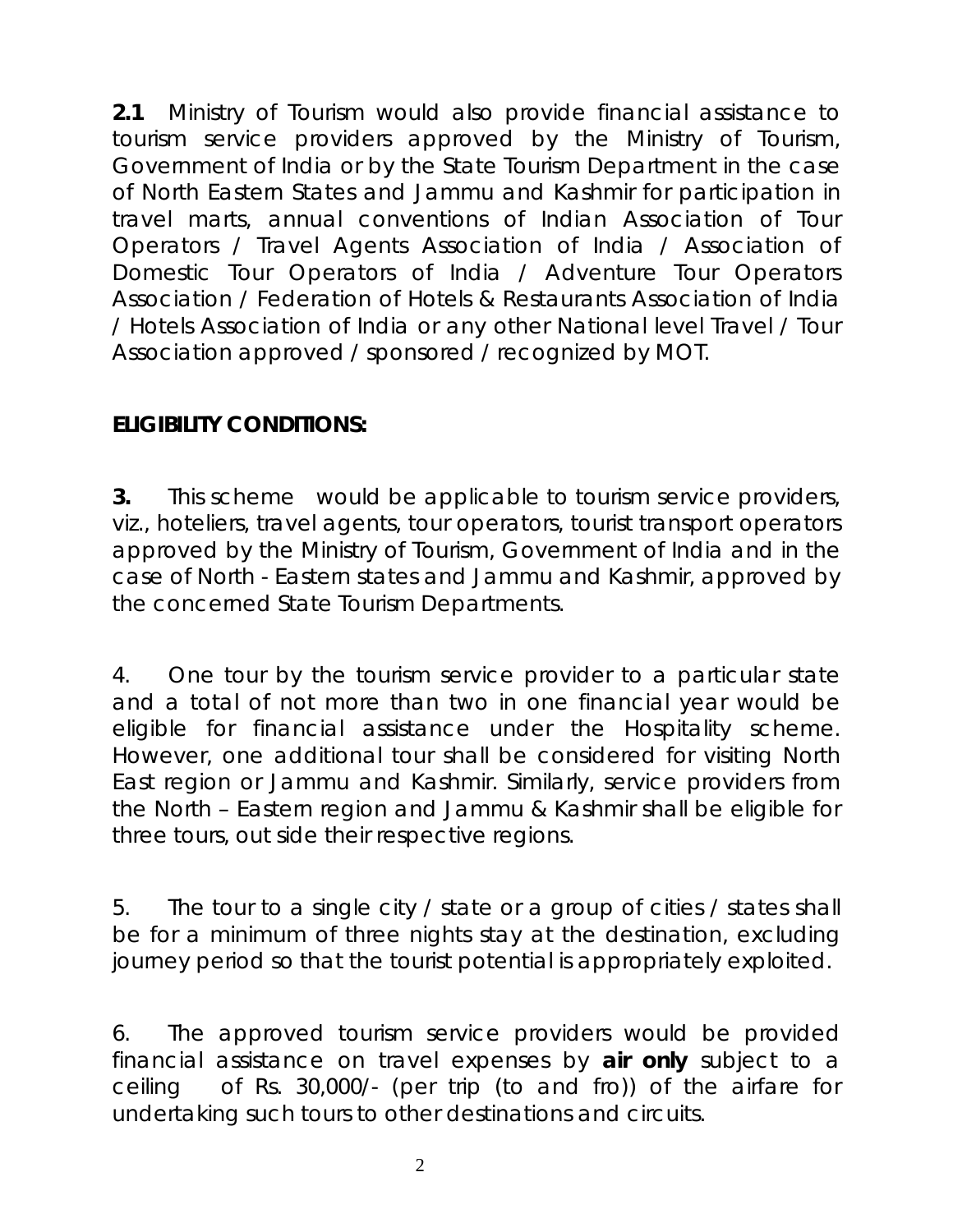7. The assistance shall be permissible to CEO / Director / partner / proprietor of the company / organization.

8. The local hospitality, boarding (and /or transport) shall be borne by the State Government. Information to the effect shall be sent to the concerned State Government, well in advance. In respect of the North Eastern States and Jammu and Kashmir, the hospitality would be borne by the Ministry of Tourism. In this connection, the Regional Director concerned shall make all the arrangements for boarding and lodging, as per the directions of the Ministry of Tourism. RD would coordinate with the concerned State Government for arranging package tours and accommodation, preferably at Government guesthouses and classified hotels up to three star.

# **OTHER GENERAL CONDITIONS**

- The service provider should furnish a declaration to the effect that their agency is not under investigation or charged / prosecuted/ debarred /black listed by the Ministry of Tourism, Government of India or any other Government agency.
- The applicant would furnish a declaration in the prescribed format as **"***I hereby declare that I have not claimed / received any financial assistance for tour to any domestic destination / circuit or for any other permissible items under the MDA Scheme for domestic tourism service providers from MOT or any other Government agency."* (In case assistance has been received earlier in the same financial year, the details may be furnished.)
- In case of more applications, priority would be given to those service providers who have not availed financial assistance in the past, under the Hospitality programme.
- Tourism Service Providers covering new destinations and circuits may be encouraged.
- The distribution of publicity material may also be made the part of the Hospitality programme in a way that the approved tourism service providers may distribute in various cities / states and in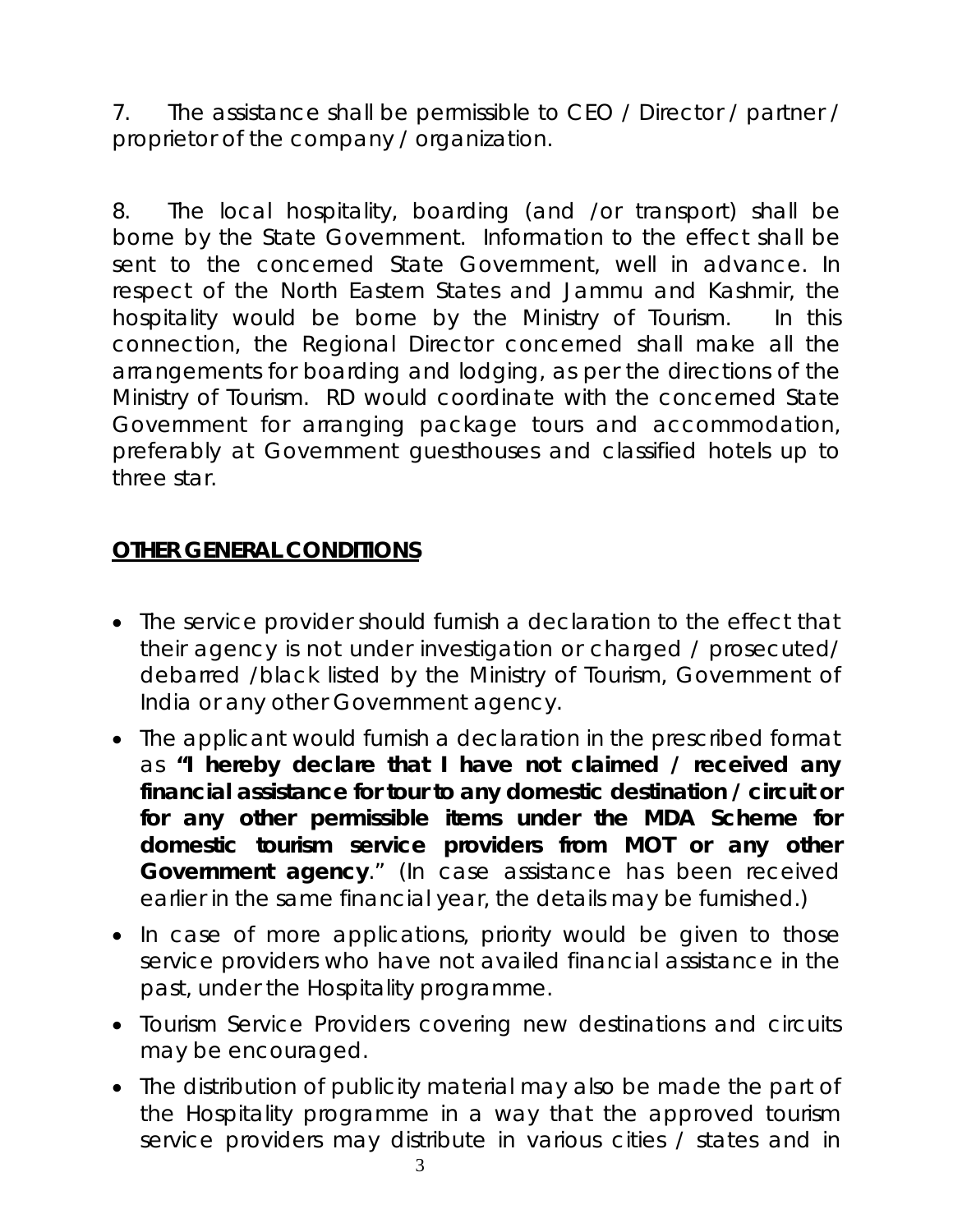tourism related fairs and festivals in order to promote Indian tourism products.

- The eligible tourism service provider shall obtain prior approval of the Ministry of Tourism, Government of India, before undertaking the tourism promotional activity
- The application shall be submitted to the Additional Director General (Tourism), Ministry of Tourism, Transport Bhawan, 1, Sansad Marg, New Delhi – 110 001 in the Travel Trade Division, in prescribed format (*Annexure*) at least 14 days in advance along with the following documents:
- Proof of the approval of the agency by the Ministry of Tourism or by the State Government in the case of the North Eastern states and Jammu and Kashmir.
- After undertaking the tourism promotional activity for which prior approval had been accorded by the Ministry of Tourism, the tourism service provider would submit the application for Hospitality claim, in the prescribed format to the Ministry of Tourism, Government of India immediately on return from the tour but positively within one month of the return along with the following documents:
- Details of financial assistance availed during the last three years from the Government of India including Ministry of Tourism
- Self certified copy of approval certificates issued by the Ministry of Tourism/State Government in the case of North-Eastern states and Jammu and Kashmir
- Original air ticket used / boarding pass, etc., during the journey along with three self-certified photocopies. The following details should be given separately in a statement:
	- i) Name of the traveler
	- ii) Ticket number
	- iii) Flight number
	- iv) Date of departure and return
	- v) Sectors covered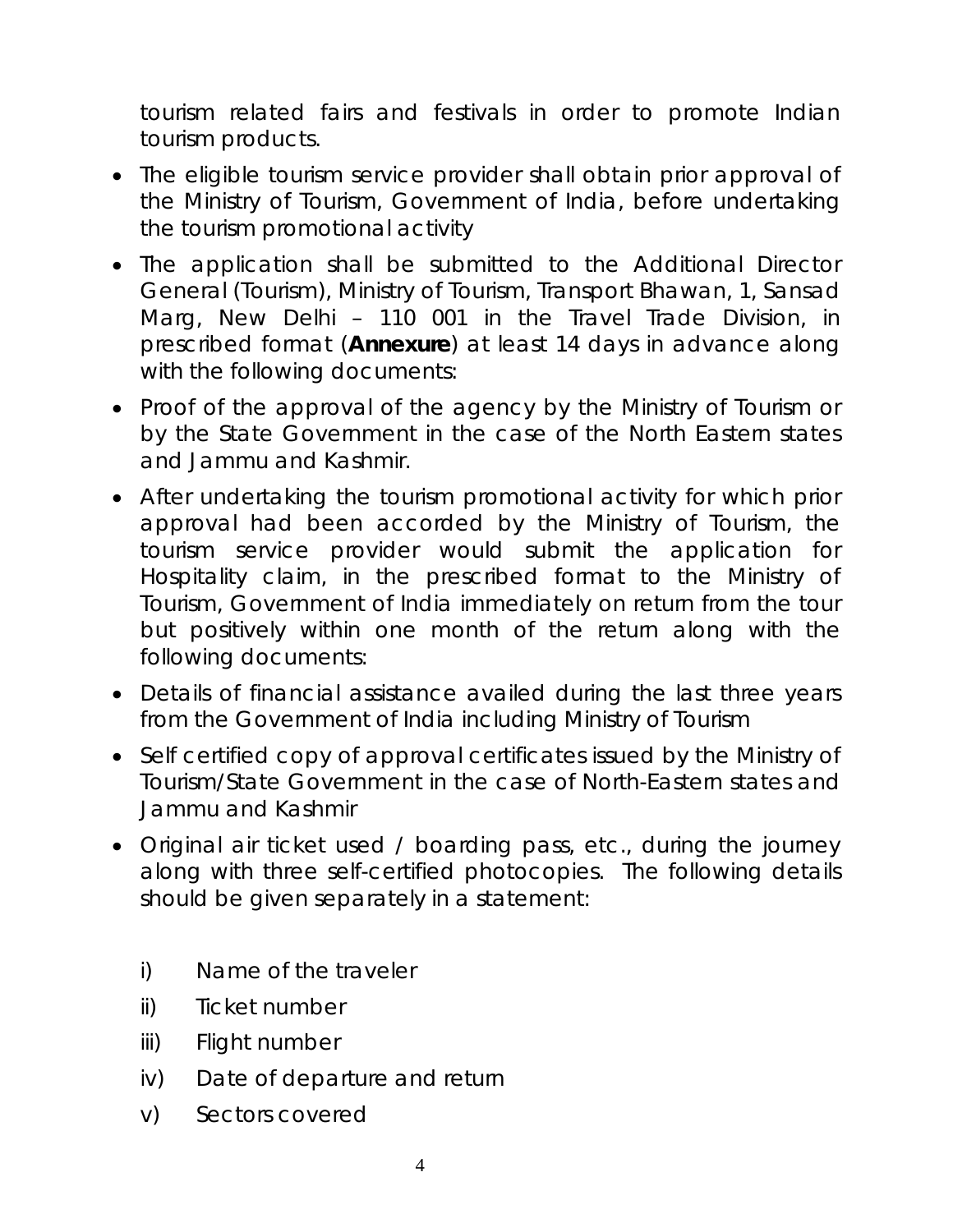- vi) Class in which traveled
- vii) Economy excursion class fare for sectors visited
- viii) Brief report about the tour and achievements

Claim form received after one month of return or wherein the deficiencies in the claim as intimated are not fully completed within 30 days of the date of information given, would not be entertained and would be rejected.

\*\*\*\*\*\*\*\*\*\*\*\*\*\*\*\*\*\*\*\*\*\*\*\*\*\*\*\*\*\*\*\*\*\*\*\*\*\*\*\*\*\*\*\*\*\*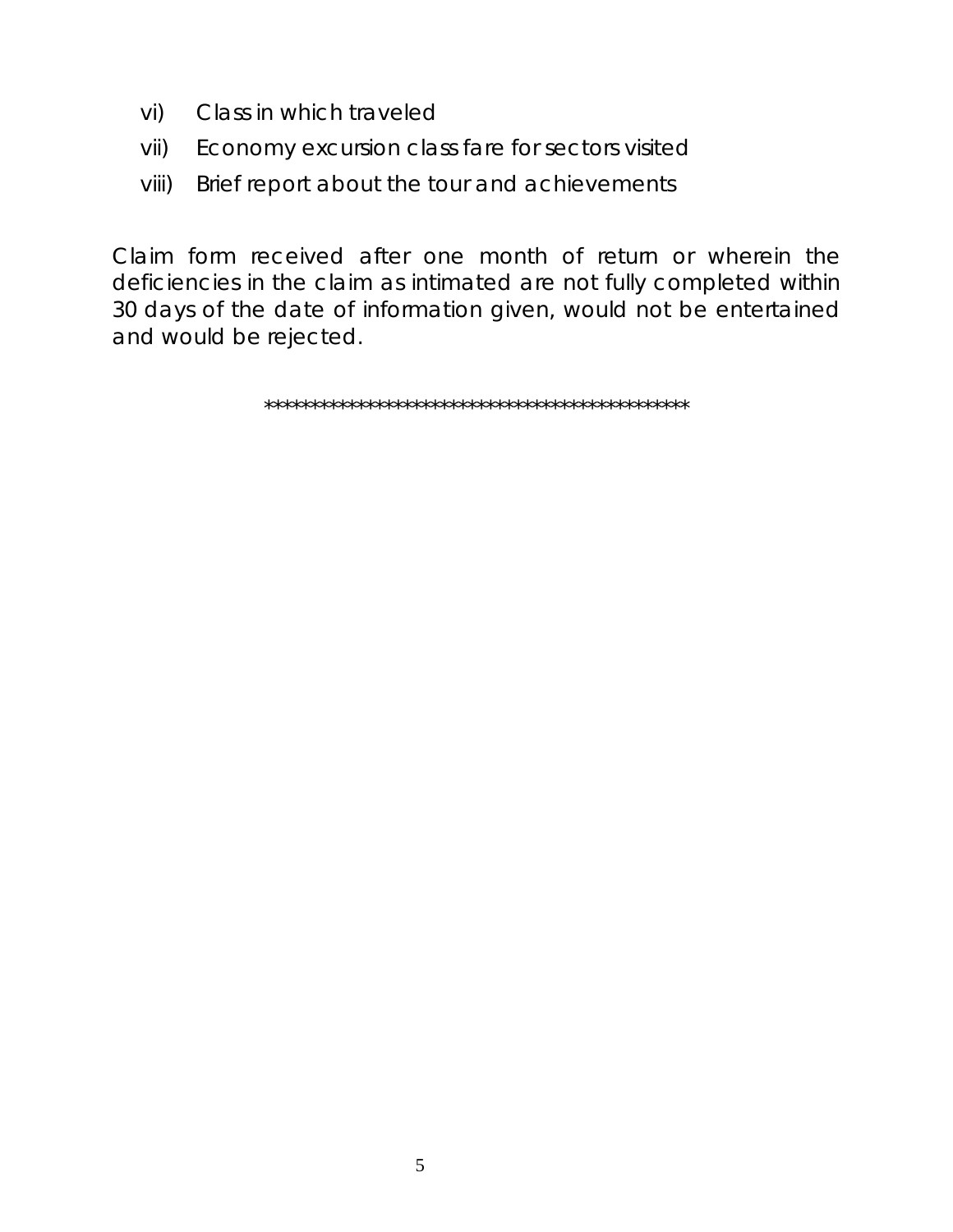## **APPLICATION FORM FOR OBTAINING PRIOR APPROVAL UNDER MDA FOR PROMOTION OF DOMESTIC TOURISM SCHEME**

| 1.             | Name of the firm with full address                                                                                                                                    |          |
|----------------|-----------------------------------------------------------------------------------------------------------------------------------------------------------------------|----------|
| 2.             | Name and designation of the person taking tour                                                                                                                        |          |
| 3.             | Certificate regarding approval of the agency / firm<br>by the Ministry of Tourism/State Tourism Department in<br>the case of North-Eastern states and Jammu & Kashmir | No. and  |
|                |                                                                                                                                                                       | date     |
|                |                                                                                                                                                                       | Valid up |
|                |                                                                                                                                                                       | to       |
| 4.             | Name of the destination / circuit to be visited and the                                                                                                               |          |
|                | Duration                                                                                                                                                              |          |
| 5.             | Purpose of visit                                                                                                                                                      |          |
| 6.             | Date of departure                                                                                                                                                     |          |
| 7 <sub>1</sub> | Date of arrival                                                                                                                                                       |          |
| 8.             | Details of the financial assistance availed earlier                                                                                                                   |          |
|                | under the scheme:                                                                                                                                                     |          |
|                | a) Name of the destinations/circuits visited                                                                                                                          |          |
|                | b) Name of the person(s)                                                                                                                                              |          |
|                | c) Dates                                                                                                                                                              |          |
|                | d) Amount received under the scheme                                                                                                                                   |          |

Place:

Date:

Signature and seal

Designation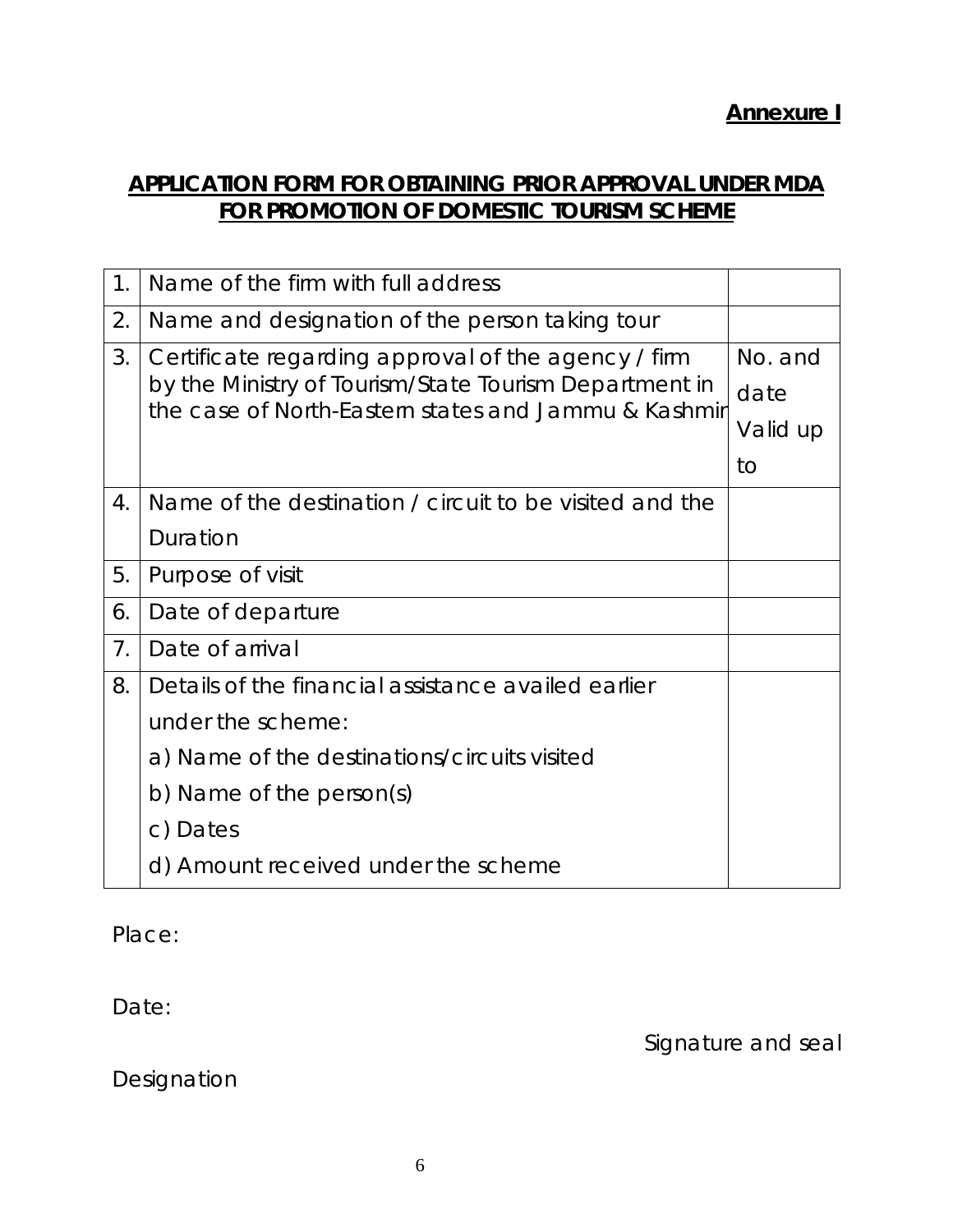### **PRESS RELEASE**

# **LAUNCH OF THE SCHEME OF MARKET DEVELOPMENT ASSISTANCE (MDA) FOR PROMOTION OF DOMESTIC TOURISM**

Under the existing Hospitality programme which is an important part of Marketing plan, the Ministry of Tourism, Government of India invites travel agents, tour operators, etc., from foreign countries to effectively project India as an attractive multidimensional tourist destination offering a vast range of attractions. These invited persons get first hand information / knowledge of the Indian tourism product during their familiarization tours in our hospitality.

**However, for long, it has been felt that the existing scheme is silent on promoting India, within India itself. It has therefore, been decided that the scope of the present scheme of Hospitality programme should be moulded to also make it inward looking considering that the country provides vast and unexploited potential for domestic tourists who, along with the foreign tourists, could contribute towards pushing the economic growth further, while providing employment opportunities. The emphasis of the new scheme is to motivate travel agents/tour operators and especially, those who are yet to promote India to include tour packages to various destinations, preferably, less popular and unexploited destinations in the country in their marketing programme; to encourage domestic tourists to visit such unexploited tourist**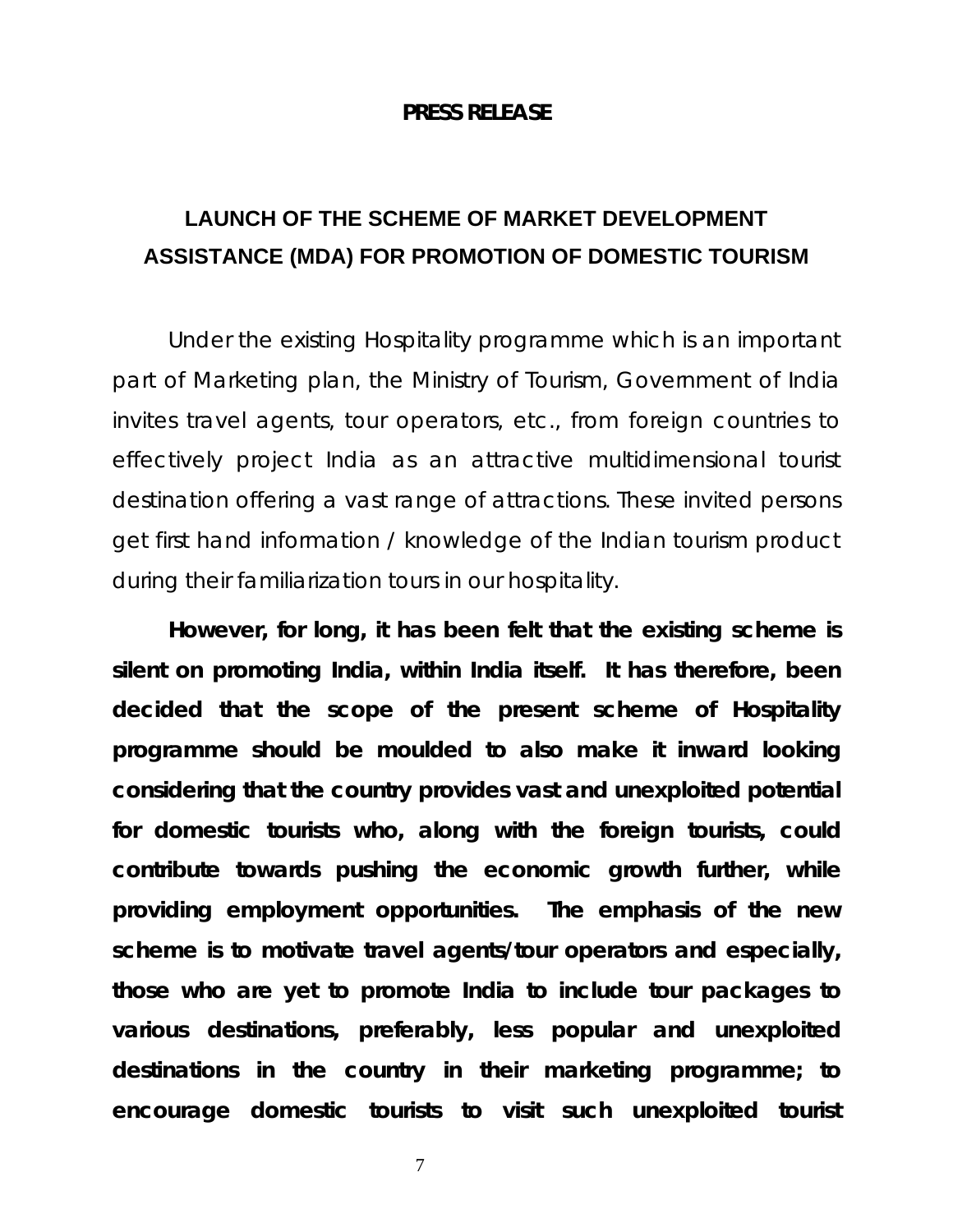**destinations in various states and thereby, project India as an attractive multi dimensional tourist destination and to familiarize travel agents / tour operators / hoteliers about new tourism products and latest developments in the field of tourism.** 

Ministry of Tourism would also provide financial assistance to tourism service providers viz., hoteliers, travel agents, tour operators, tourist transport operators approved by the Ministry of Tourism, Government of India or by the State Tourism Department in the case of North Eastern States and Jammu and Kashmir for participation in travel marts, annual conventions of Indian Association of Tour Operators / Travel Agents Association of India / Association of Domestic Tour Operators of India / Adventure Tour Operators Association / Federation of Hotels & Restaurants Association of India / Hotels Association of India or any other National level Travel / Tour Association approved / sponsored / recognized by MOT.

One tour by the tourism service provider to a particular state and a total of not more than two in one financial year would be eligible for financial assistance under the Hospitality scheme. However, one additional tour shall be considered for visiting North East region or Jammu and Kashmir. Similarly, service providers from the North – Eastern region and Jammu & Kashmir shall be eligible for three tours, out side their respective regions.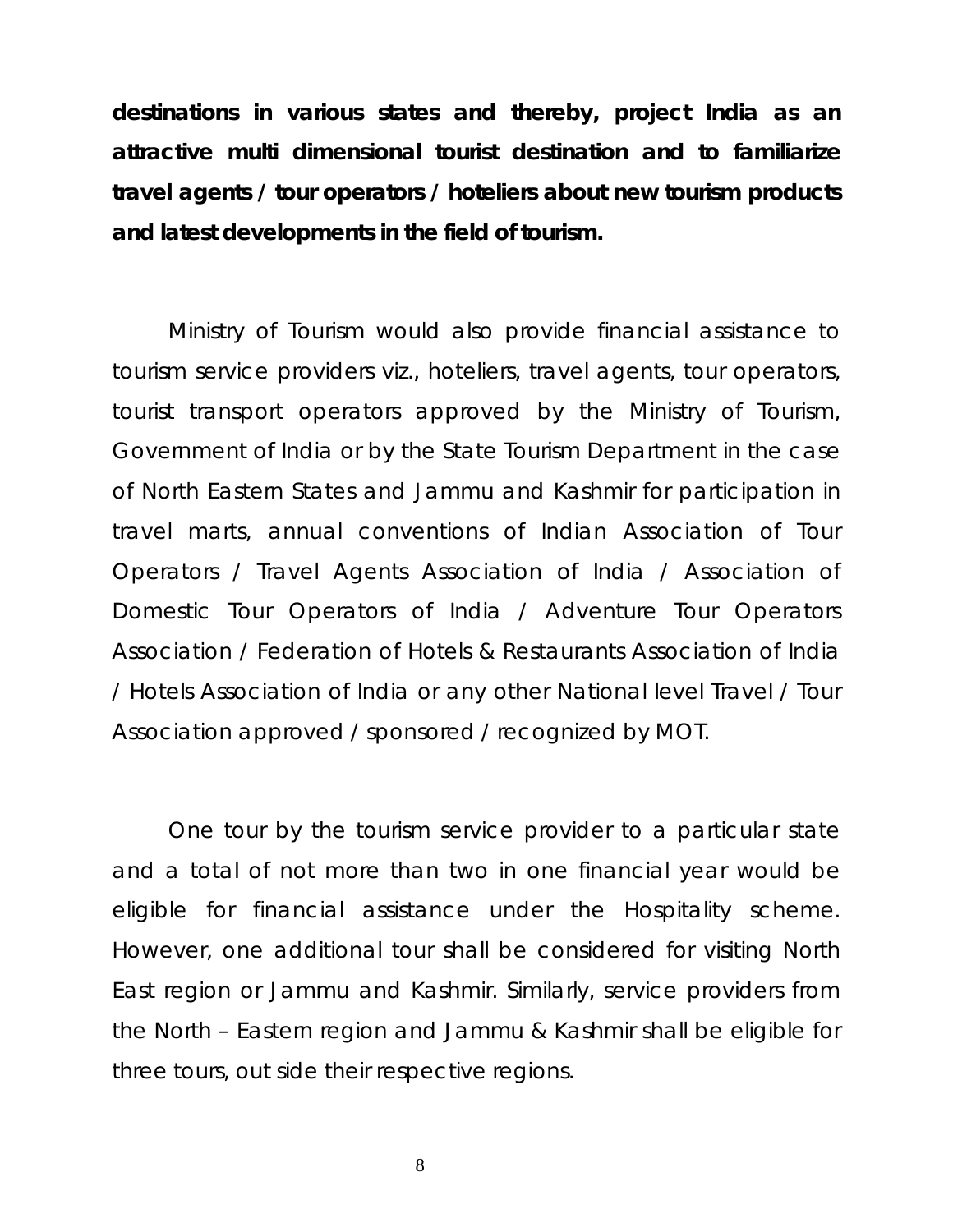The approved tourism service providers would be provided financial assistance on travel expenses by *air only* subject to a ceiling of Rs. 30,000/- of the airfare for undertaking such tours to other destinations and circuits.

The local hospitality, boarding (and /or transport) shall be borne by the State Government. Information to the effect shall be sent to the concerned State Government, well in advance. In respect of the North Eastern States and Jammu and Kashmir, the hospitality would be borne by the Ministry of Tourism. In this connection, the concerned Regional Director of Union Ministry of Tourism shall make all the arrangements for boarding and lodging, as per the directions of Ministry of Tourism.

\*\*\*\*\*\*\*\*\*\*\*\*\*\*\*\*\*\*\*\*\*\*\*\*\*\*\*\*\*\*\*\*\*\*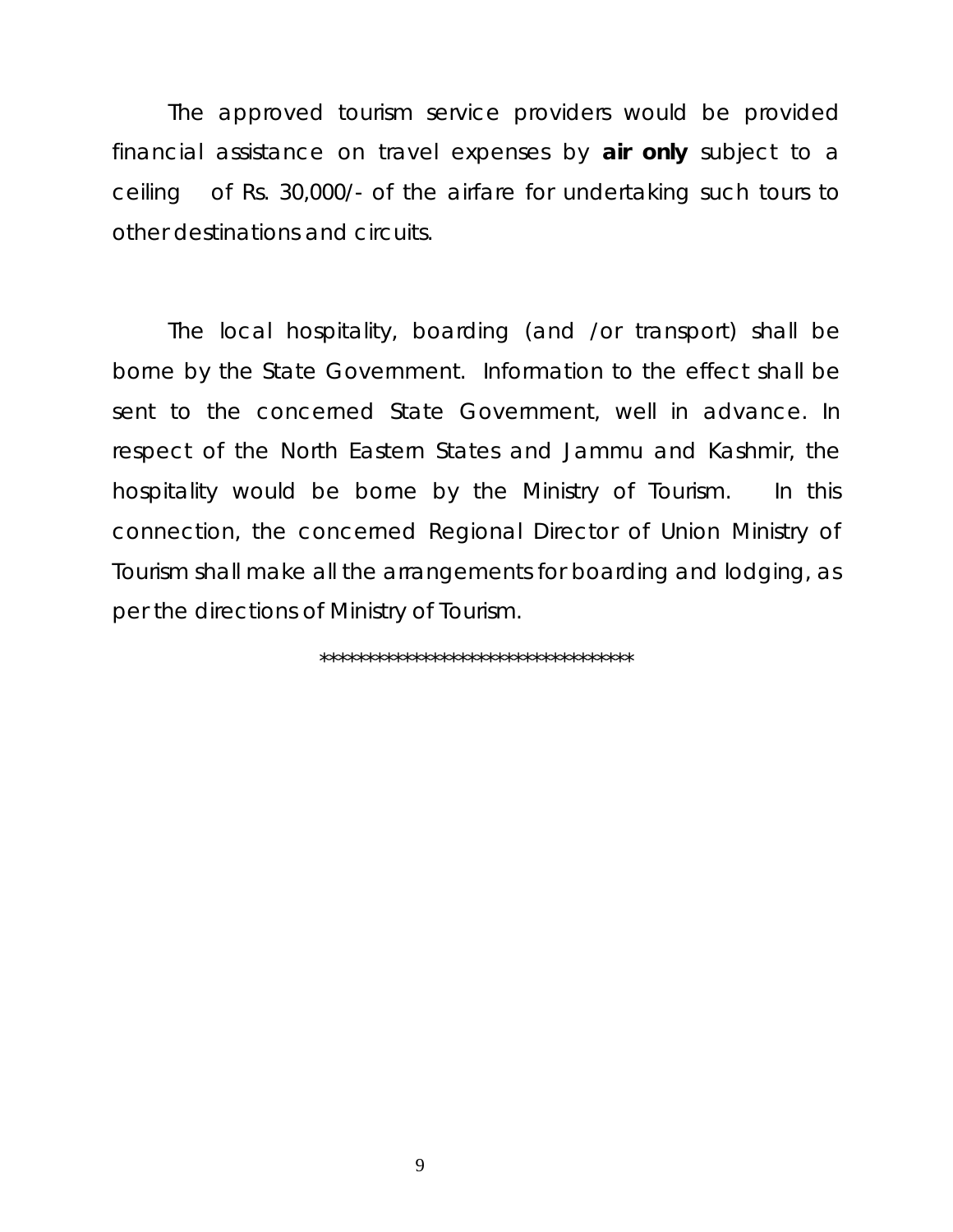### **OFFICE MEMORANDUM**

 As you are aware, the Ministry of Tourism, Government of India has undertaken several confidence-building measures with a view to boosting the tourism industry in the aftermath of the global economic meltdown.

2. One of the incentives, which the Ministry is offering, to the industry for promotion of Domestic Tourism is the scheme of Market Development Assistance.

3. The emphasis of the new scheme is to motivate domestic travel agents/tour operators and especially, those who are yet to promote India to include tour packages to various destinations, preferably, less popular and unexploited destinations in the country in their marketing programme; to encourage domestic tourists to visit such unexploited tourist destinations in various states and thereby, project India as an attractive multi dimensional tourist destination and to familiarize travel agents / tour operators / hoteliers about new tourism products and latest developments in the field of tourism**.** This would contribute towards pushing the economic growth further, while providing employment opportunities.

4. This scheme would be applicable to tourism service providers, viz., hoteliers, travel agents, tour operators, tourist transport operators approved by the Ministry of Tourism, Government of India and in the case of North - Eastern states and Jammu and Kashmir, approved by the concerned State Tourism Departments.

5. One tour by the tourism service provider to a particular state and a total of not more than two in one financial year would be eligible for financial assistance under the Hospitality scheme. However, one additional tour shall be considered for visiting North East region or Jammu and Kashmir. Similarly, service providers from the North – Eastern region and Jammu & Kashmir shall be eligible for three tours, out side their respective regions.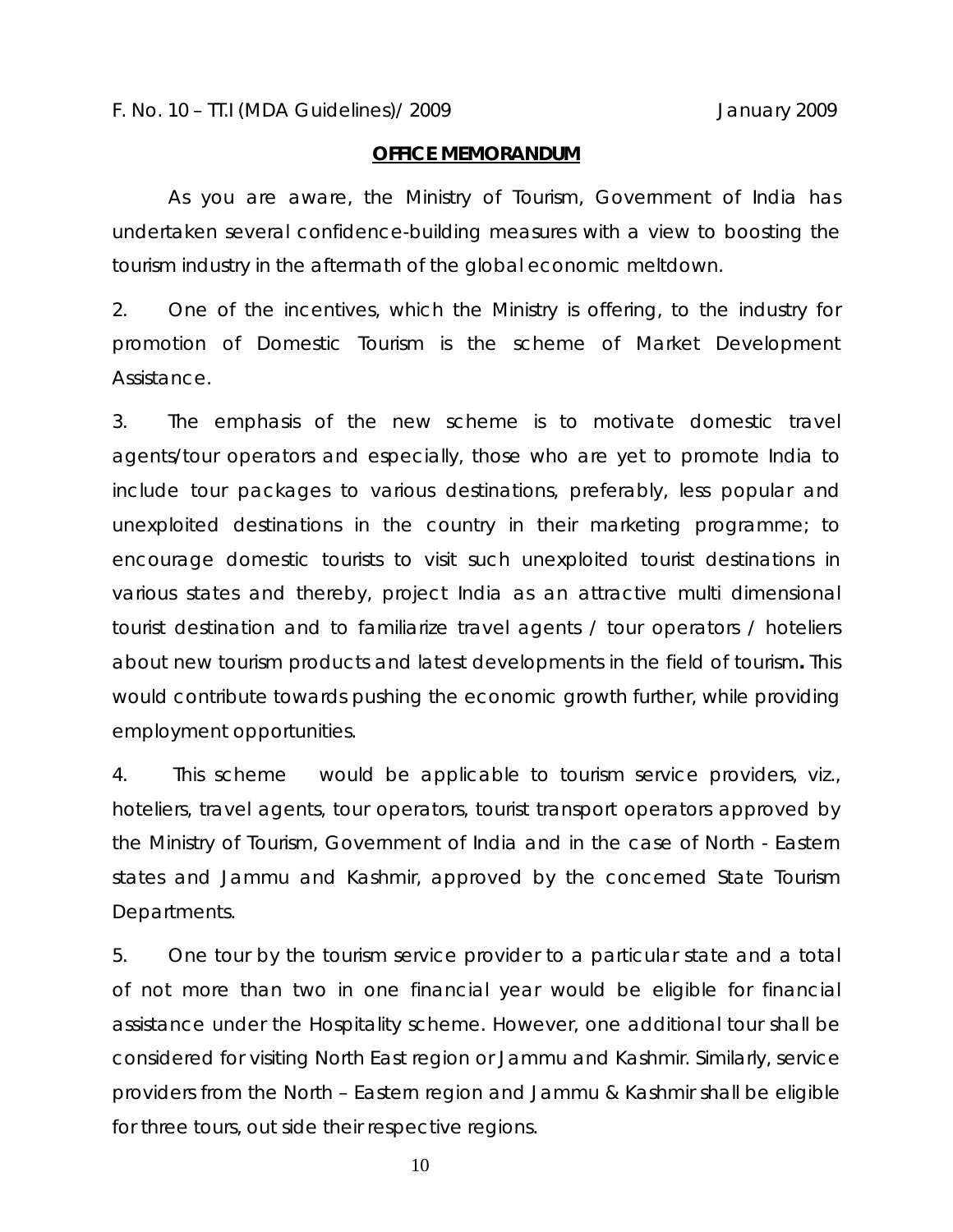6. The approved tourism service providers would be provided financial assistance on travel expenses by *air only* subject to a ceiling of Rs. 30,000/- (per trip) of the airfare for undertaking such tours to other destinations and circuits.

 7. The local hospitality, boarding (and /or transport) shall be borne by the State Government. Information to the effect shall be sent to the concerned State Government, well in advance. In respect of the North Eastern States and Jammu and Kashmir, the hospitality would be borne by the Ministry of Tourism. In this connection, the Regional Director concerned shall make all the arrangements for boarding and lodging, as per the directions of the Ministry of Tourism. RD would coordinate with the concerned State Government for arranging package tours and accommodation, preferably at Government guesthouses and classified hotels up to three star.

8. The application shall be submitted to the Additional Director General (Tourism), Ministry of Tourism, Transport Bhawan, 1, Sansad Marg, New Delhi – 110 001 in the Travel Trade Division, in prescribed format at least 14 days in advance along with the required documents. **I am enclosing a copy of the guidelines for your kind information and necessary action.** 

> (Sanjay Kothari) Additional Secretary

Encl: As above

- 1. Principal Secretary (Tourism) / Secretary (Tourism) of all States /UTs
- 2. Presidents IATO, TAAI, ADTOI, ATOA, ITTA, TAFI, FHRAI, HAI.
- 3. All domestic Regional Directors.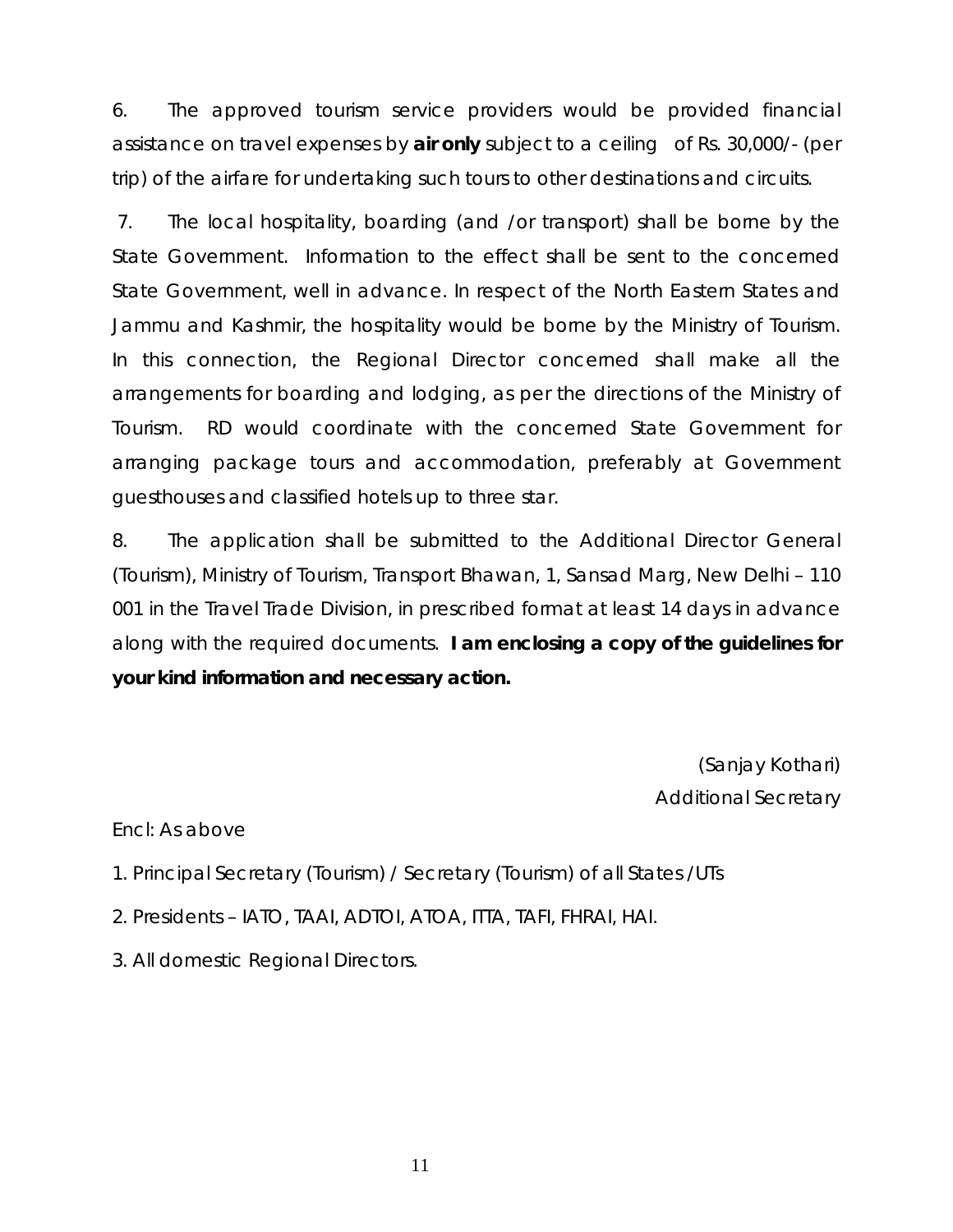No: TT.I (MDA Guidelines)/ 2009 January 2009

### **OFFICE MEMORANDUM**

 As you are aware, the Ministry of Tourism, Government of India has undertaken several confidence building measures with a view to giving a boost to the tourism industry in the aftermath of the global economic slow down.

2. The MICE segment, which has emerged as a substantially high component of growth in inbound tourism, can indeed play an important role in countering the impact of the global economic meltdown. Most countries constantly endeavour to attract MICE clientele through bids for various International Conventions/Conferences/Seminars and the like. As per the existing scheme being implemented by the Ministry of Tourism, Indian societies/members are only entitled to bid for bringing the international conferences of these larger international associations to India.

3. In order to give a boost to the MICE tourism and to bring international conferences to India,, Ministry of Tourism has decided to extend the benefits under Market Development Assistance scheme administered by the Ministry of Tourism to 'Active Members' of India Convention Promotion Bureau(ICPB) towards bidding for International Conferences/Conventions, thereby bringing more MICE business to the country. An active member is a recognized member of ICPB. Under the scheme, associations/societies would be given financial support on winning the bid or for obtaining second and third positions in the bidding process. Based on the number of participants attending the conference, the financial support has been divided into two categories as follows:

i) In Category I, the winner of the bid bringing in a conference of 500 persons and above will get financial assistance to the tune of Rs. 4.5 lakhs, whereas bidders who stand at second or third positions will be given an assistance of Rs. 1.5 lakhs.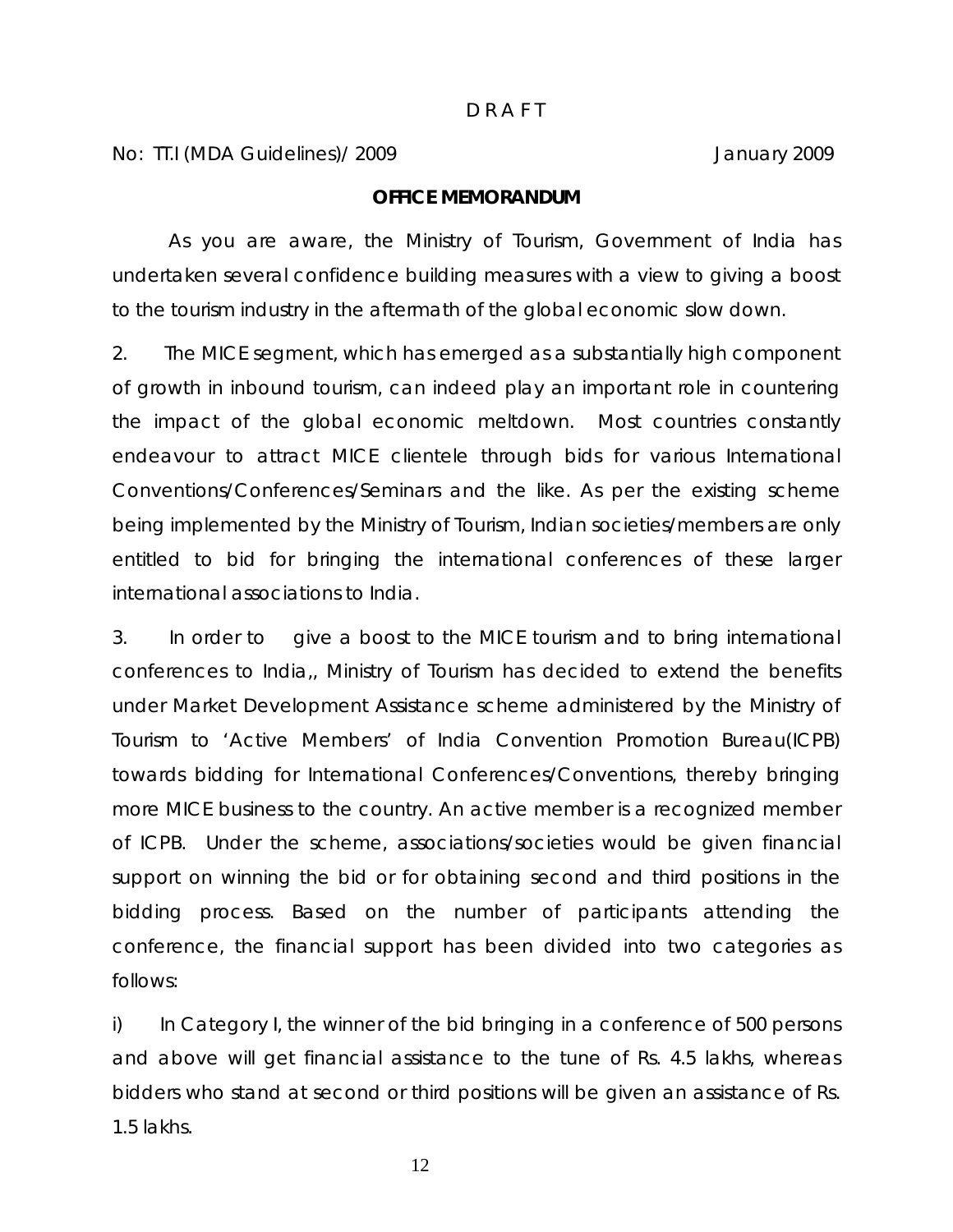ii) In Category II, the winner of the bid bringing in a conference of 200 to 500 persons will be eligible for financial assistance of Rs. 2.50 lakh where as the bidders at second or third positions will be awarded a financial assistance of Rs. 1.00 lakh. Back-ended subsidy/financial assistance will be provided to an association/society for bidding and winning the conference.

 The copy of the guidelines is enclosed for your information. It is hoped that the revised scheme will be found useful and will be made full use by you to make it a success.

> (Sanjay Kothari) Additional Secretary (Tourism)

The Regional Directors of Domestic Offices

The Regional Directors of the Overseas Offices,

To: Presidents: IATO, TAAI, ADTOI, FHRAI, HAI, TAFI, ITTA, ICPB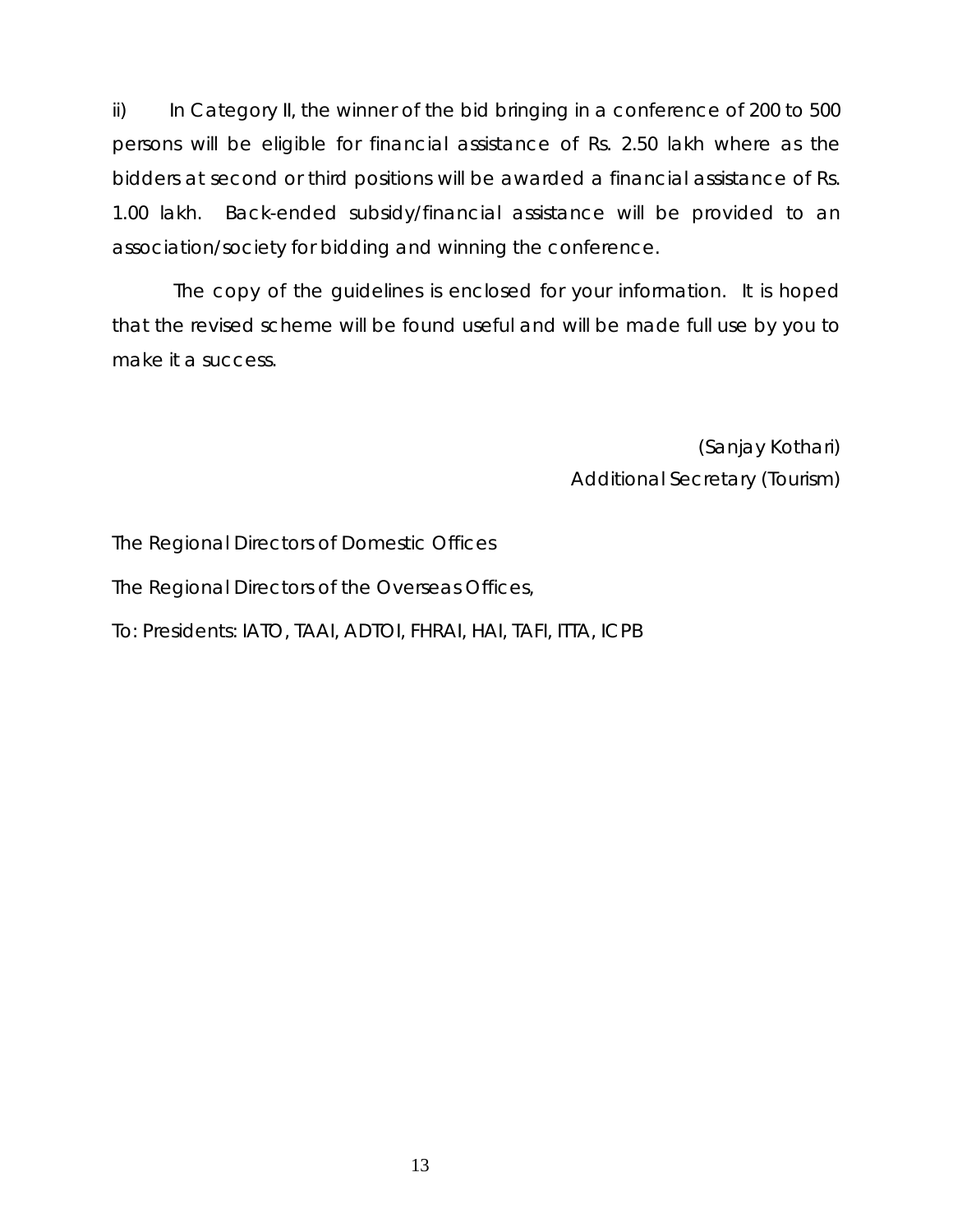#### DRAFT

No: TT.I (MDA Guidelines)/ 2009 January 2009

### **OFFICE MEMORANDUM**

As you are aware, the Ministry of Tourism, Government of India has undertaken several confidence building measures with a view to giving a boost to the tourism industry in the aftermath of the global economic slow down. The Government has announced a booster package, which lays considerable emphasis on monetary easing so as to provide adequate liquidity needed to finance the infrastructure project.

2. In this connection, it is to inform that External Commercial Borrowings (ECB) policy has been reviewed recently by the Government to keep it in tune with the evolving macro economic situation, the external sector and lessons of experience. Consequent upon this, it has now been decided to permit corporates engaged in the development of integrated township, as defined in Press Note 3 (2002 series) dated January 4, 2002, issued by the Ministry of Commerce and Industry, to avail of ECB under the approval route.

3. Therefore, for the entities in the service sector namely, Hotels, who were allowed to avail of ECB up to US \$ 100 million per financial year for import of capital goods under the approval route, permission has been given to the corporates in the hotels to avail of ECB up to US \$ 100 million per year both for foreign currency and / or rupee capital expenditure for permissible end users, other than for land acquisition, under the automatic route.

The copy of the changes introduced in External Commercial Borrowings policy is enclosed for ready reference.

> (Sanjay Kothari) Additional Secretary (Tourism)